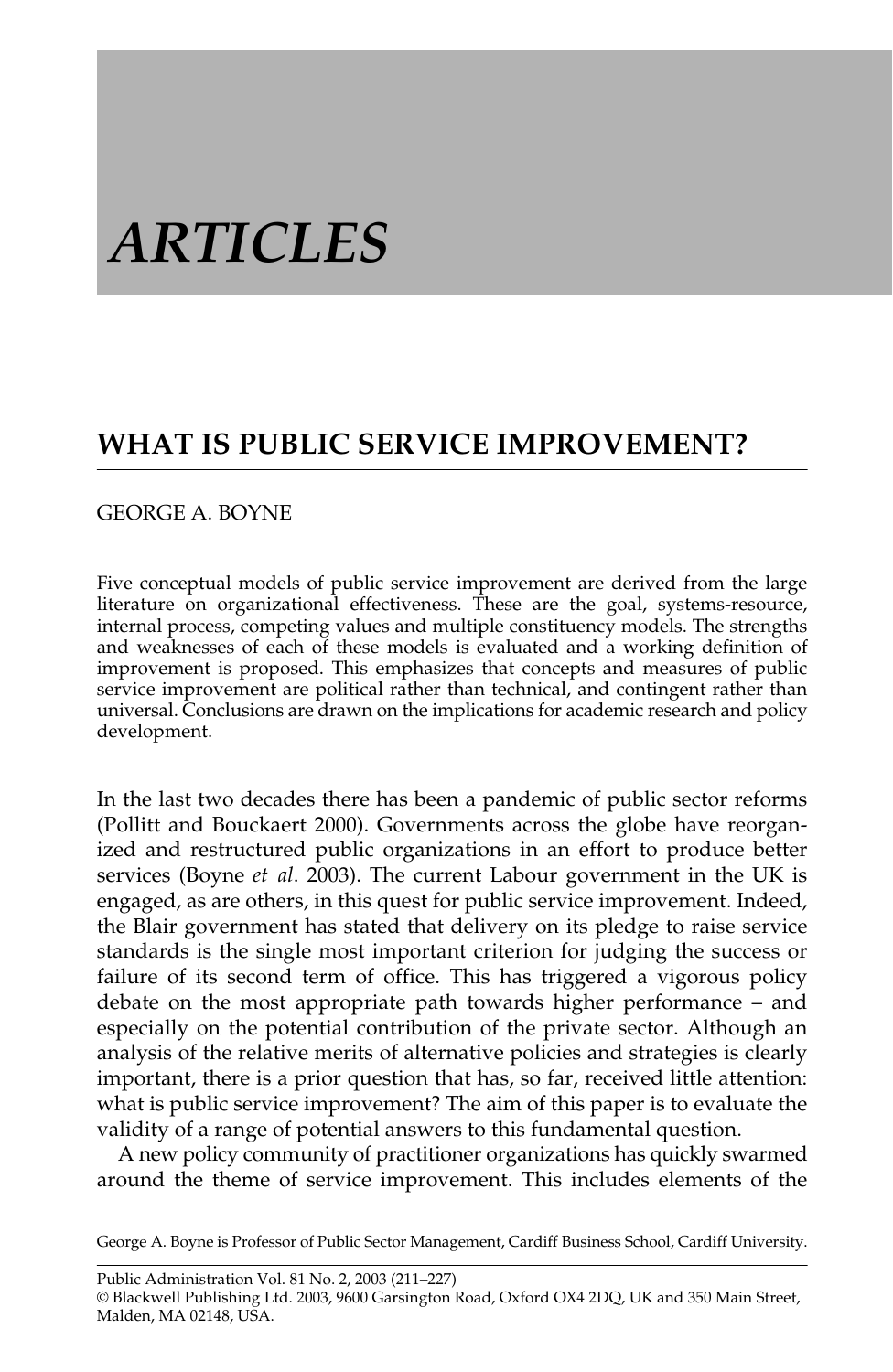Cabinet Office (e.g. the Performance and Innovation Unit), the Prime Minister's Office (e.g. the Delivery Unit), the Treasury (e.g. the Public Service Productivity Panel), the Audit Commission (and especially the Best Value Inspectorate), the Commission for Health Improvement, and the Improvement and Development Agency (the 'self-help' arm of the Local Government Association). None of these bodies has produced a comprehensive definition of the concept that is supposedly central to their missions. Indeed, discussions of what public service improvement actually means are usually missing from their documents. For example, the corporate plan of the Commission for Health Improvement (2001) contains a glossary that defines 50 terms that are important to its remit, but public service improvement is not one of them. Similarly the 'Wales Programme for Improvement' (National Assembly for Wales 2001) has much to say about local authority plans and processes, but is silent on improvement itself.

Academic contributions to the definition of improvement are also, as yet, extremely limited. This is at least partly because published literature has tended to lag behind policy debates. A bibliographic search of electronic databases (e.g. Web of Science, BIDS) failed to identify any academic publications on public service improvement. Nor is there any strong tradition of work on this in the main academic disciplines that have contributed to the study of public administration (e.g. economics, politics, social policy). There is, however, a large literature on the concept of organizational effectiveness that is directly relevant to issues concerning the meaning of 'improvement'. This is not to claim that an answer to the question 'what is public service improvement?' is readily available in the effectiveness literature. Indeed, as will be shown below, a central message of prior research in this area is that universal criteria of effectiveness (and, by implication, improvement) do not exist. As Heffron (1989, p. 323) argues, although effectiveness can be defined broadly as 'producing the intended or expected result, there is no agreement on what the intended result of organisations is or should be'. Nevertheless, the effectiveness literature contains a variety of conceptual models that can contribute towards a definition of improvement.

In the first part of this paper the origins and nature of the literature on organizational effectiveness are outlined and differences between the concepts of effectiveness and improvement are identified. Following this, five main schools of thought on organizational effectiveness are summarized, and their strengths and weaknesses as a basis for defining public service improvement are analysed. Finally, a working definition of public service improvement is provided and conclusions are drawn for academic research and policy development.

#### **EFFECTIVENESS AND IMPROVEMENT**

The concept of effectiveness has been central to organizational theory for over a century. Indeed, it can be argued that the main purpose of theorists such as Weber, Taylor and Barnard was to develop models of effective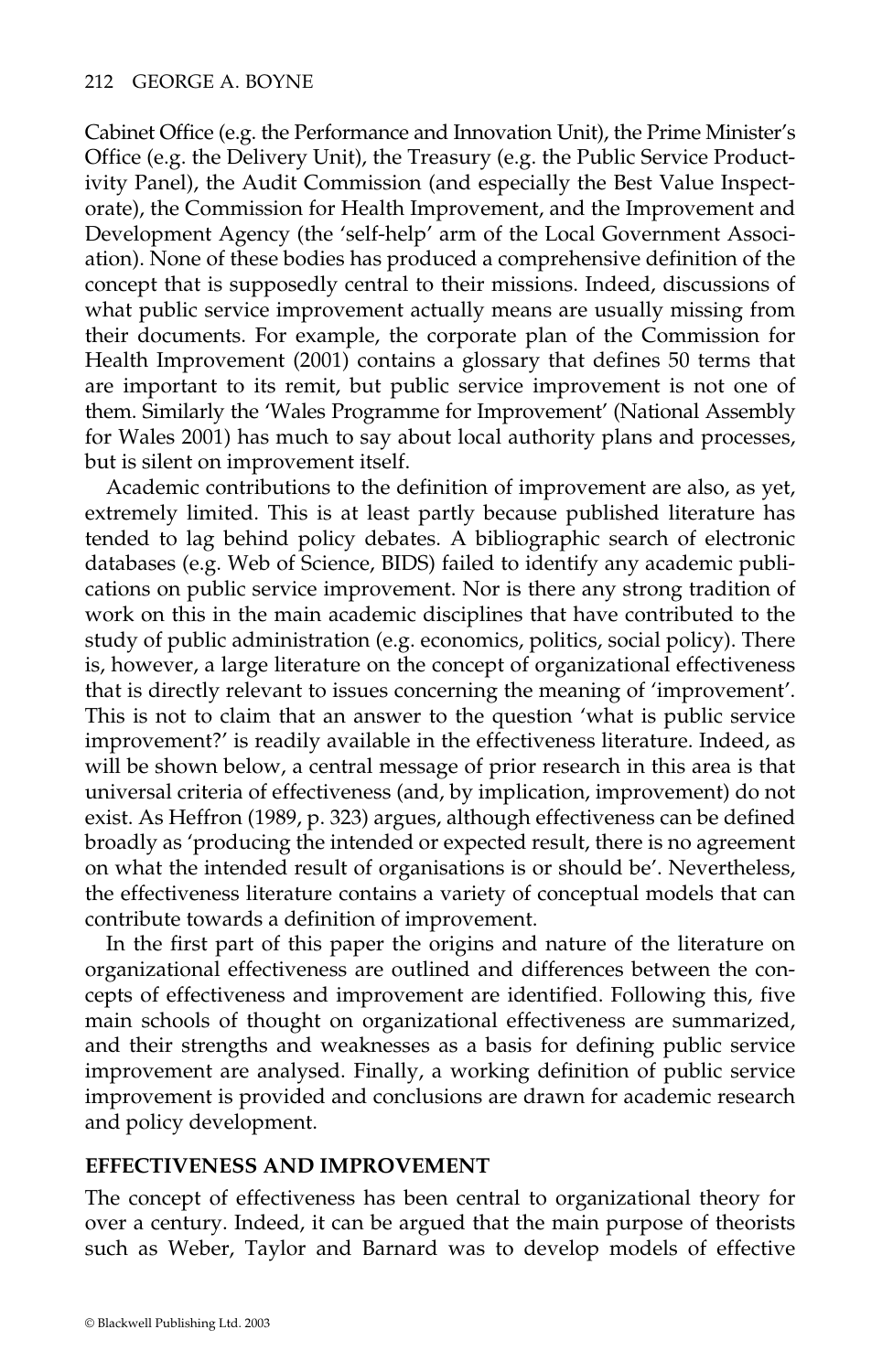organizations. Rainey (1997, p. 125) notes that 'virtually all of management and organization theory concerns performance and effectiveness, at least implicity' (see also Hall 1987; Heffron 1989). However, it was not until the late 1950s and early 1960s that sustained attempts were made to explicate and operationalize alternative definitions of organizational success (Steers 1975). This literature flourished in the 1960s and 1970s, especially in sociology and management journals in the USA. Many of the key papers were published in journals such as *Administrative Science Quarterly* and *Academy of Management Review*. By the early 1980s it seemed that most of the conceptual terrain had been mapped and effectiveness research dwindled from a torrent to a trickle. Indeed, the term effectiveness began to be replaced by narrower concepts such as 'quality'. However, the new literature on service quality largely reworked issues that had already been covered by writers on effectiveness (see Cameron and Whetten 1996).

Different interpretations of effectiveness are analysed below. For the present, it is important to note the following three general characteristics of the literature, and their implications for an analysis of public service improvement:

- (i) Conceptual models of effectiveness tend to concentrate on the success or failure of single organizations. By contrast, public service improvement refers to the achievements of sets of organizations (for example, all hospitals, housing associations, local authorities or schools). In other words, the focus is on raising service standards across an 'industry' rather than in an individual agency. This raises questions about whether an increase in the mean performance of service providers is enough to show that improvement has occurred, regardless of the variation around the mean. Can a change be labelled 'improvement' if the standards achieved by some organizations have declined and if the population in some areas receives poorer services? If the mean level of performance rises, but the gap between the best and worst also grows, is this improvement? Some government departments have recently introduced 'floor targets' that are intended to raise service standards fastest in the poorest local communities (Wintour 2002). This poses fundamental questions about the role of equity in judgements about public service improvement, and the potential trade-off between equity and other dimensions of performance (Keeley 1978; Le Grand 1991; Meier *et al*. 1999).
- (ii) Most of the empirical research on effectiveness consists of comparisons of the relative achievements of different organizations in a single timeperiod. In other words, the focus is on the 'comparative statics' of effectiveness. By contrast, improvement is clearly a *dynamic* phenomenon that concerns temporal shifts in service standards in relation to a baseline. This implies that it may be possible to claim improvement (or deterioration) in public services through the selection of a benchmark year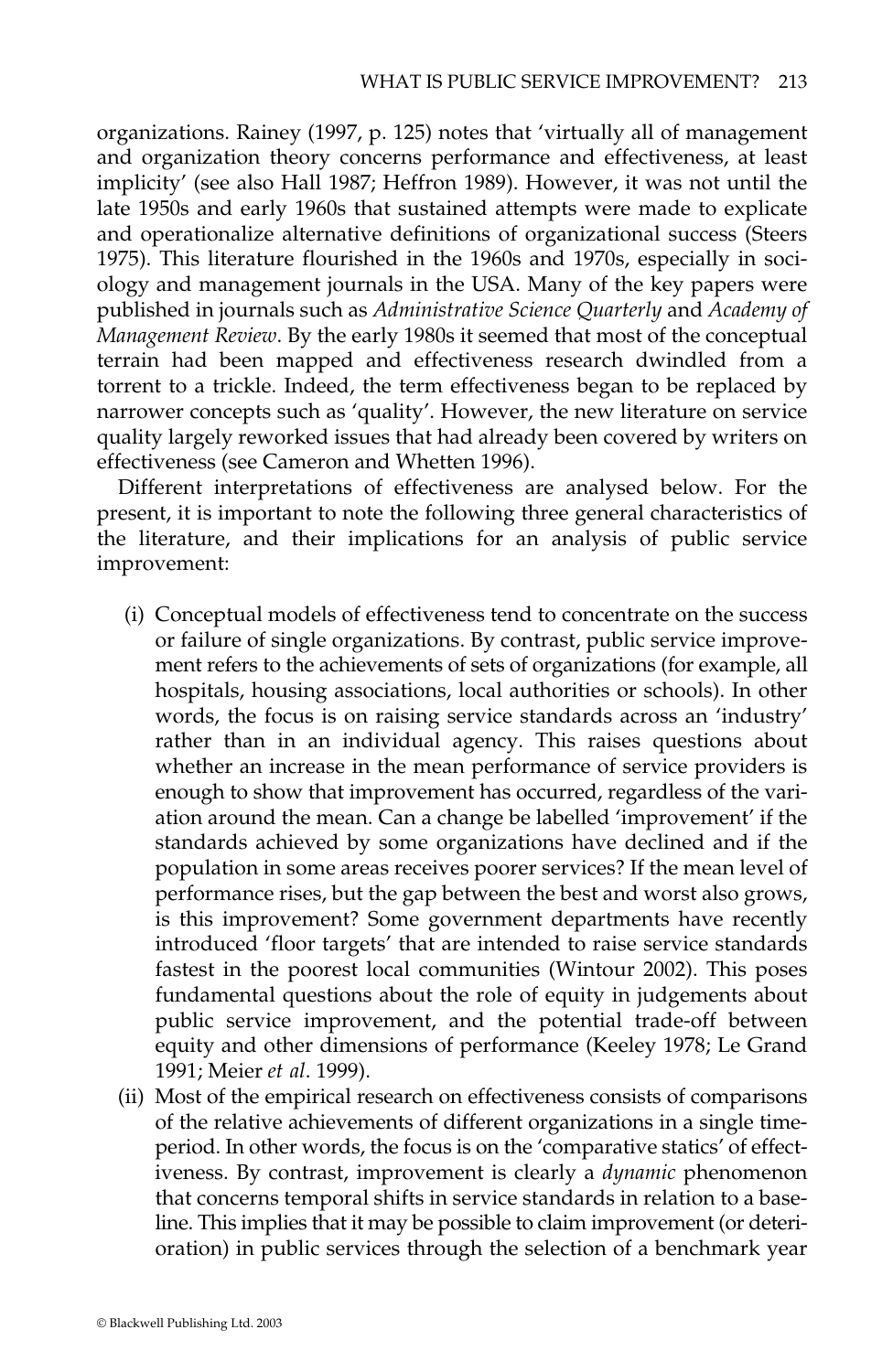in which performance was weak (or strong). Alternatively, if the time frame for comparison is fixed, the desired impression may be created by manipulating the set of improvement criteria.

(iii) The effectiveness literature concentrates on the success of *organizations*, whereas current policy debates are about *services*. This difference is important because public services are often (and increasingly) provided by networks of organizations (Rhodes 1996). Thus organizational effectiveness and service effectiveness are conceptually distinct (Provan and Milward 1995, 2001). Some organizations may become more effective in their contribution to service provision while the service as a whole worsens (because the effectiveness of other agencies declines, or because the activities of different agencies are poorly co-ordinated). Service improvement, in other words, may require more than higher effectiveness by individual organizations, or even by all organizations that are involved in providing a service. Improvement may not occur unless whole service delivery systems (including public, private and voluntary organizations) get better.

In sum, public service improvement is a dynamic phenomenon, inherently raises questions of equity, and is usually concerned with the performance of multi-organizational networks rather than the achievements of single organizations. The five models that are discussed below emphasise different criteria of effectiveness. Nevertheless, each of them can, in principle, accommodate these conceptual and organizational complexities of public service improvement.

# **MODELS OF IMPROVEMENT**

#### **The goal model**

This is the oldest and, on the surface at least, the simplest model of organizational effectiveness (Maynard-Moody and McLintock 1987). It is based on the view that formal organizations are established for a purpose – to achieve objectives that individuals, families or communities cannot achieve on their own. Thus, at the time of their establishment, organizations have a major goal or set of goals. Over time, these goals may change or be embellished, but they continue to guide the strategic direction of an organization. Moreover, the extent to which such goals are attained can be used to assess the degree of success or failure (Mohr 1973; Simon 1964).

In principle, this model has direct relevance to the meaning and measurement of public service improvement. A major goal of the national health service, for example, may be to raise the standards of the population's physical wellbeing. Whether improvement has occurred can in turn be assessed through indicators of mortality and morbidity. If readings on these indicators decline, then the health of the population is higher and it may be inferred that public service improvement has occurred. Research on organizational effectiveness in the public sector has usually adopted a version of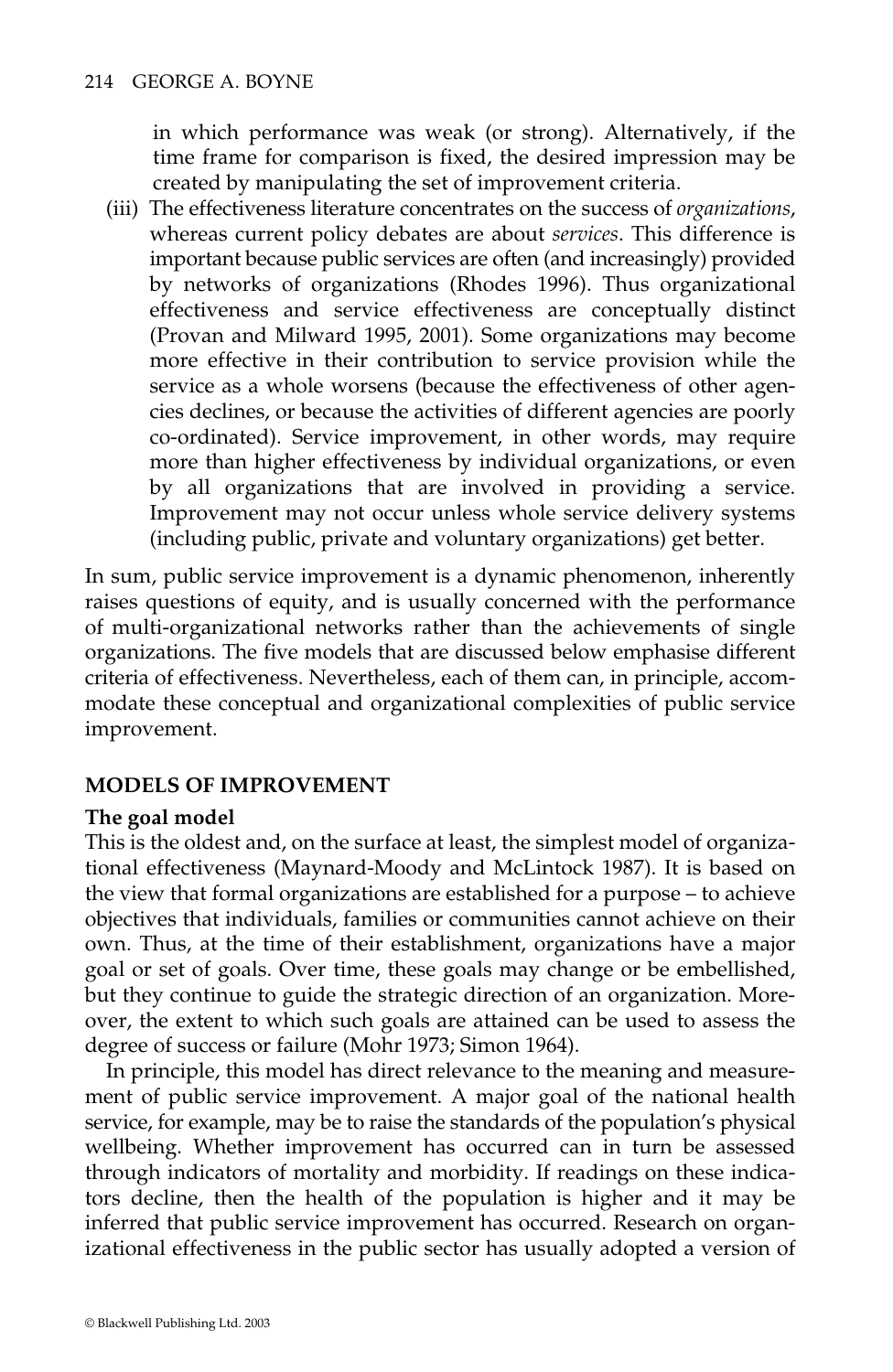the goal model. For example, Rainey and Steinbauer (1999, p. 13) argue that a public agency is effective if it 'achieves the mission as conceived by the organization and its stakeholders, or pursues achievement of it in an evidently successful way'.

In practice, however, the goal model is not so easily applied. First, public service organizations may not have formal goals that are clearly expressed in legislation or other documents. This partly reflects the political constraints on the policy process: different interests can support the same policy for different reasons. Therefore, 'It is not irrational for a policy maker to defend a policy as good without being able to specify what it is good for' (Lindblom 1959, p. 84). Indeed, goal ambiguity is likely to be an advantage when wide political support is necessary in order to get a policy adopted. Secondly, the formal goals that are explicit are likely to be broad 'mission statements' rather than concrete objectives that can be used to evaluate whether improvement has occurred. For example, the goal of the NHS may be described as the promotion of 'better health', but this quickly dissolves under closer examination: whose health? better in what respects? physical or mental health? as judged by whom? Questions such as these quickly turn consensus on service improvement into conflict on resource allocation. Thirdly, public organizations often have a multiplicity of goals. Even on a random basis, some will be met while others are missed, so improvement and deterioration are likely to occur together. Moreover, if only some goals are explicit and quantified, then activities and efforts are likely to be biased towards these at the expense of others (Kerr 1976).

Another problem with the goal model is that formal organizational objectives may differ significantly from the operative objectives that are actually pursued (Perrow 1961). The replacement of official aims (e.g. 'public welfare') by unofficial aims (e.g. pursuit of bureaucratic self-interest) has been extensively criticized by public choice theorists (Boyne 1998; Self 1993), and by other opponents of services that are paternalist and unduly dominated by professionals (Cutler and Waine 1997). Nevertheless, some strands of the effectiveness literature regard the promotion of the interests of organizational members as synonymous with success. For example, Cummings (1977, p. 60) argues that 'an effective organization is one in which the greatest percentage of participants perceive themselves as free to use the organization and its subsystems as instruments for their own ends'. It seems unlikely that many policy makers or academics would accept this as a basis for defining public service improvement. Even if operative aims reflect the public interest rather than professional self-interest, it may be difficult to elicit and identify their exact content. The operative goals may exist only in the minds and oral discourses of service providers, rather than in strategic plans or policy statements (Newman 2001). This is hardly conducive to establishing what counts as improvement or whether it has occurred.

If public service objectives could be clearly stated, universal agreement on them existed, and official and operative objectives were identical, the goal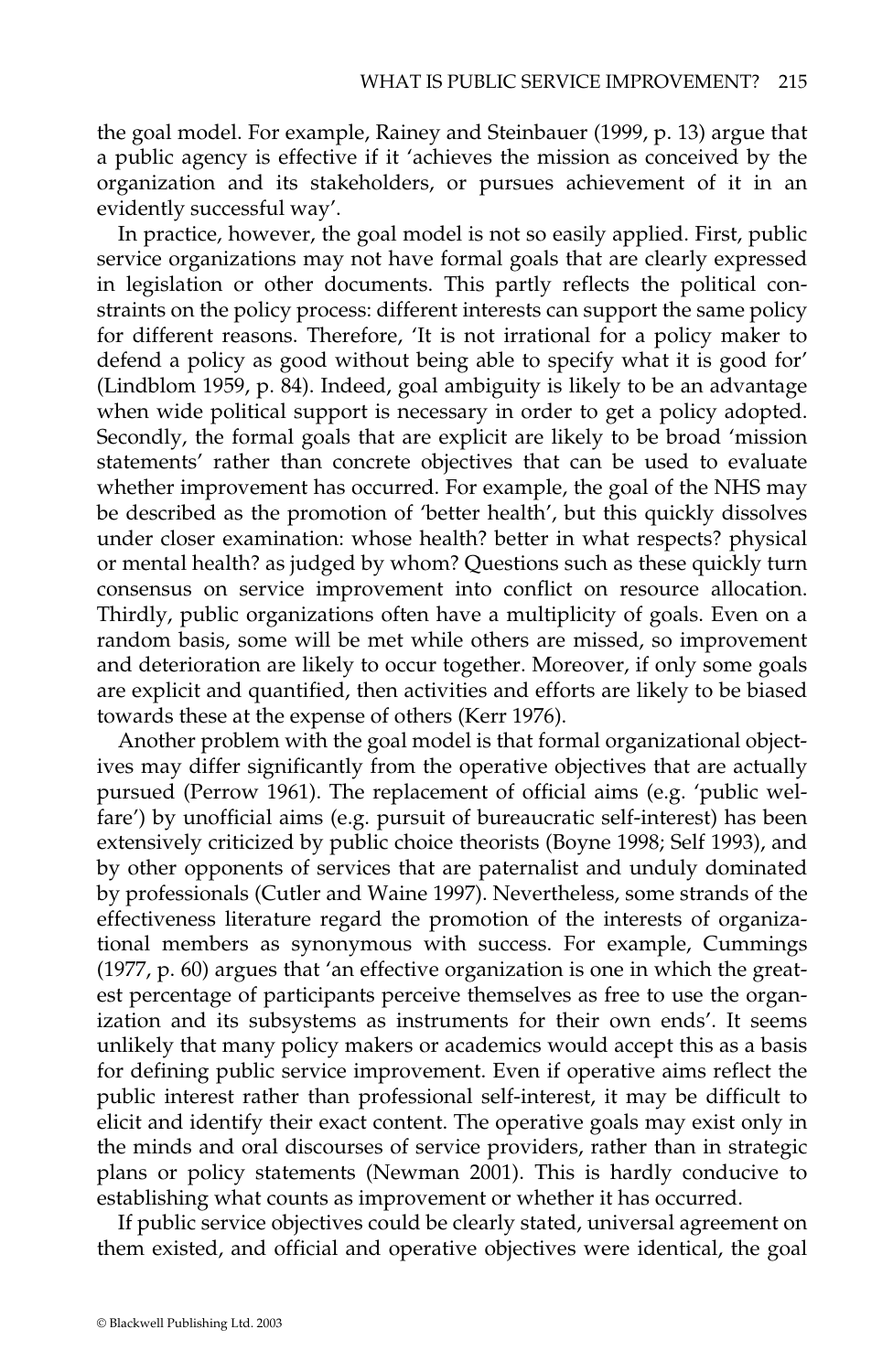model would still confront a basic methodological problem of attribution (Pollitt 1995). For example, the population may become more healthy over time, but is this the product of better public services? Service improvement can only be validly inferred from a positive shift in outcome data once all other relevant influences on health have been taken into account. This problem can be alleviated if the focus of attention changes from outcomes to variables that are under more direct organization control (e.g. number of operations performed, cost per operation), but this effectively narrows the emphasis from *service* improvement to *organizational* improvement.

Despite these problems, the goal model has a powerful resonance with current debates about improvement. Public services are clearly expected to achieve *something* and to produce tangible results that satisfy key stakeholders. The practical issues, which are not addressed by the goal model, are how to identify these groups and their preferred outcomes and relative priorities.

#### **The systems-resource model**

This model is based on two definitions of effectiveness which emphasise that organizations are open systems that must acquire resources from their environment. (Cunningham 1978; Molnar and Rogers 1976). The first, developed primarily for private sector organizations, is *survival*. In other words, organizations that continue to exist are by definition successful, whereas those that wither are unsuccessful. This reflects the assumption that market pressures 'weed out' inefficient and ineffective firms, and that only the fit survive. Even for private firms, this is a questionable view of the determinants of longevity (Meyer and Zucker 1989). The second systems-resource definition focuses on the *preconditions* of survival. Organizations require inputs from the environment in order to survive, including goods and services from suppliers and money from customers. According to Yuchtman and Seashore (1967, p. 898) an organization is effective if it has the ability 'to exploit its environment in the acquisition of scarce and valuable resources'. Furthermore, organizations that obtain the biggest share of available resources, and thereby grow (and probably survive the longest), are deemed the most effective.

The relevance of this model to the effectiveness of private organizations has been criticized because it focuses on inputs rather than outputs or outcomes (Hall 1987; Strasser *et al*. 1981). Further problems arise if the model is applied to the public sector. In particular, the survival or growth of public organizations is no guide to whether services are improving. In the first place, organizations may be abolished (or retained) for political reasons that have little relevance to service standards. For example, it is widely acknowledged that the Greater London Council and metropolitan counties were abolished in the 1980s because they presented a political challenge to the then Conservative government, rather than because their record of service provision was poor (O'Leary 1987). The ability of a public organization to acquire resources is also likely to reflect its political support as much as its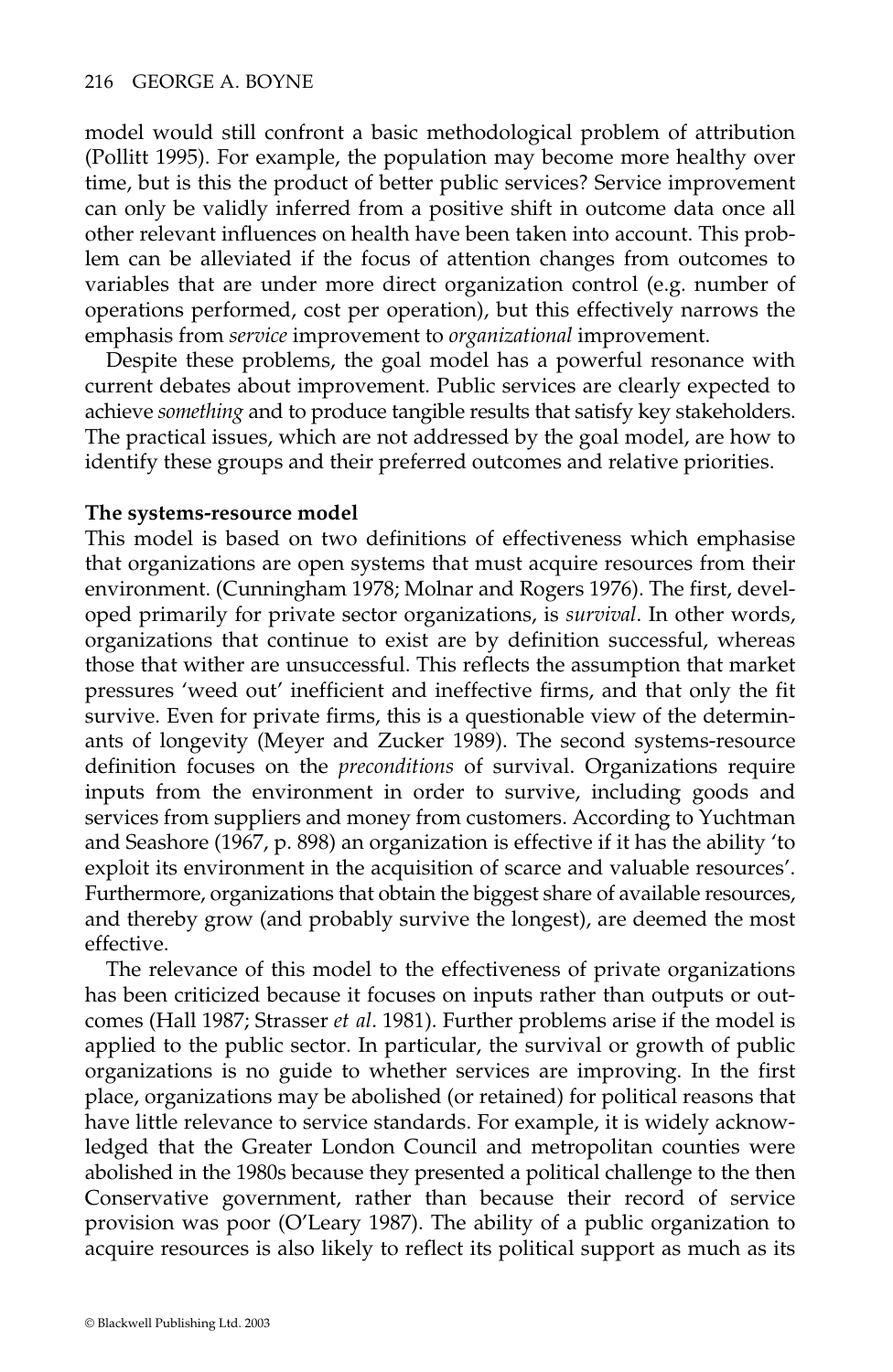service accomplishments. For example, funding is currently available to promote various forms of 'partnership working'. The claim that organizations which embrace this policy (and thereby receive extra resources) will deliver better services is, as yet, unproven.

Nevertheless, the systems-resource model does highlight an important policy issue. Does an injection of extra resources lead to service improvement?' The current Labour government has recently stated that it intends to raise health spending in the UK to the European average in the next five years. It is striking that the objective is to boost *expenditure* on health rather than health itself. The assumption seems to be that the former will lead to the latter – but is this hypothetical connection valid? Most previous research has found little link between expenditure inputs and service standards (Dean and Peroff 1977; Hinkley and Marquette 1983; Powell 1997; Sharkansky 1967). However, such research has usually sought to draw longitudinal conclusions from cross-sectional data. The relationship between spending and performance in a single time period may be largely neutral (Figure 1). This pattern suggests that higher levels of expenditure are not associated with better services – organizations that spend more (on the right hand side of the figure) are just as likely to have below average as above average performance. However, a different picture may emerge if the longitudinal relationship is analysed. Figure 2 shows the pattern before (time t) and after (time  $t + 1$ ) a boost in public spending on a service. In each time period the cross-sectional relationship between spending and services appears to be weak. Yet over time the performance of all organizations has moved up. The highest spenders, within a given time period, are still not performing better than the lowest, but outcomes have risen across the whole set of service providers. Thus conclusions on the spending-service link need to be based on longitudinal data. If a positive link is established empirically, then



#### FIGURE 1 *Cross-sectional relationship between spending and service outcomes*

*Note*: each • plots the position of a public service provider against its spending (on the horizontal axis) and the outcomes that are achieved (on the vertical axis).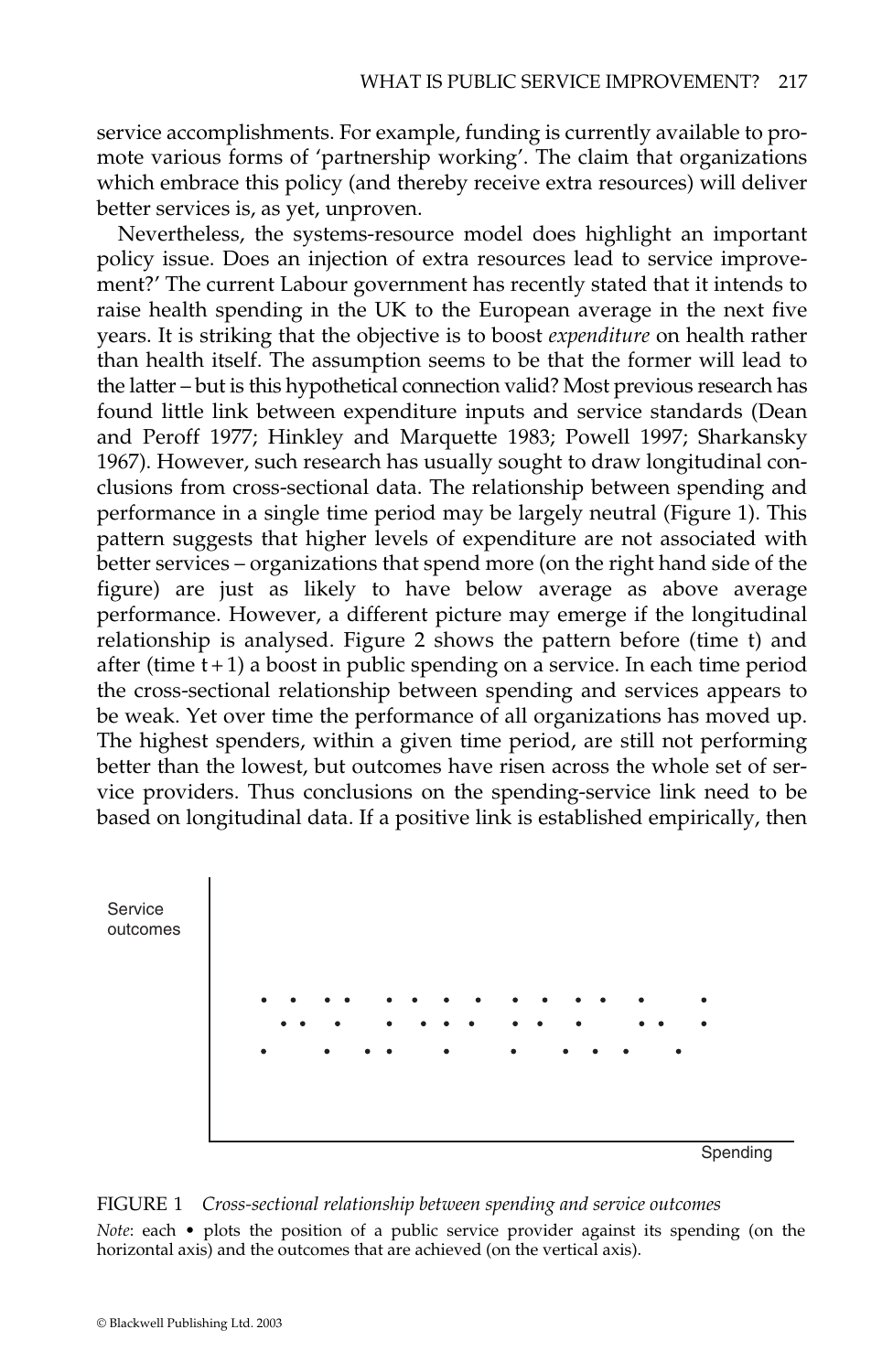

FIGURE 2 *Longitudinal and cross-sectional relationships between spending and service outcomes*

*Note*: time t is the period before a general boost in spending, and time t+l is the period after.

the systems-resource model may yet have some relevance to public service improvement.

# **Internal processes model**

If goals are nebulous and contested, and if survival or growth is weakly connected with success, then an alternative approach is to use organizational attributes as proxies for effectiveness (Price 1968; Spray 1976). This is the gist of the internal process model which focuses either on technical aspects of organizations (e.g. their information and budgeting systems) or human aspects (e.g. personnel practices that promote job satisfaction and employee welfare).

This model has a superficial relevance to public services, because outcomes are often hard to define and measure (and, as noted above, difficult to attribute exclusively to the work of service providers). Why not, then, use the achievement of higher professional or managerial standards as indicators of service improvement? There is evidence that such criteria are used by funding bodies to evaluate the performance of public agencies, and by senior managers in service delivery organizations. For example, Herman and Renz's study of health and welfare organizations in the USA found that funders and managers 'do not rely on bottomline outcomes as meaningful indicators of organisational effectiveness, preferring instead evidence of following correct procedures or doing things right' (1997, p. 200). Similarly, the Best value inspectorate in the UK is currently using 'corporate governance'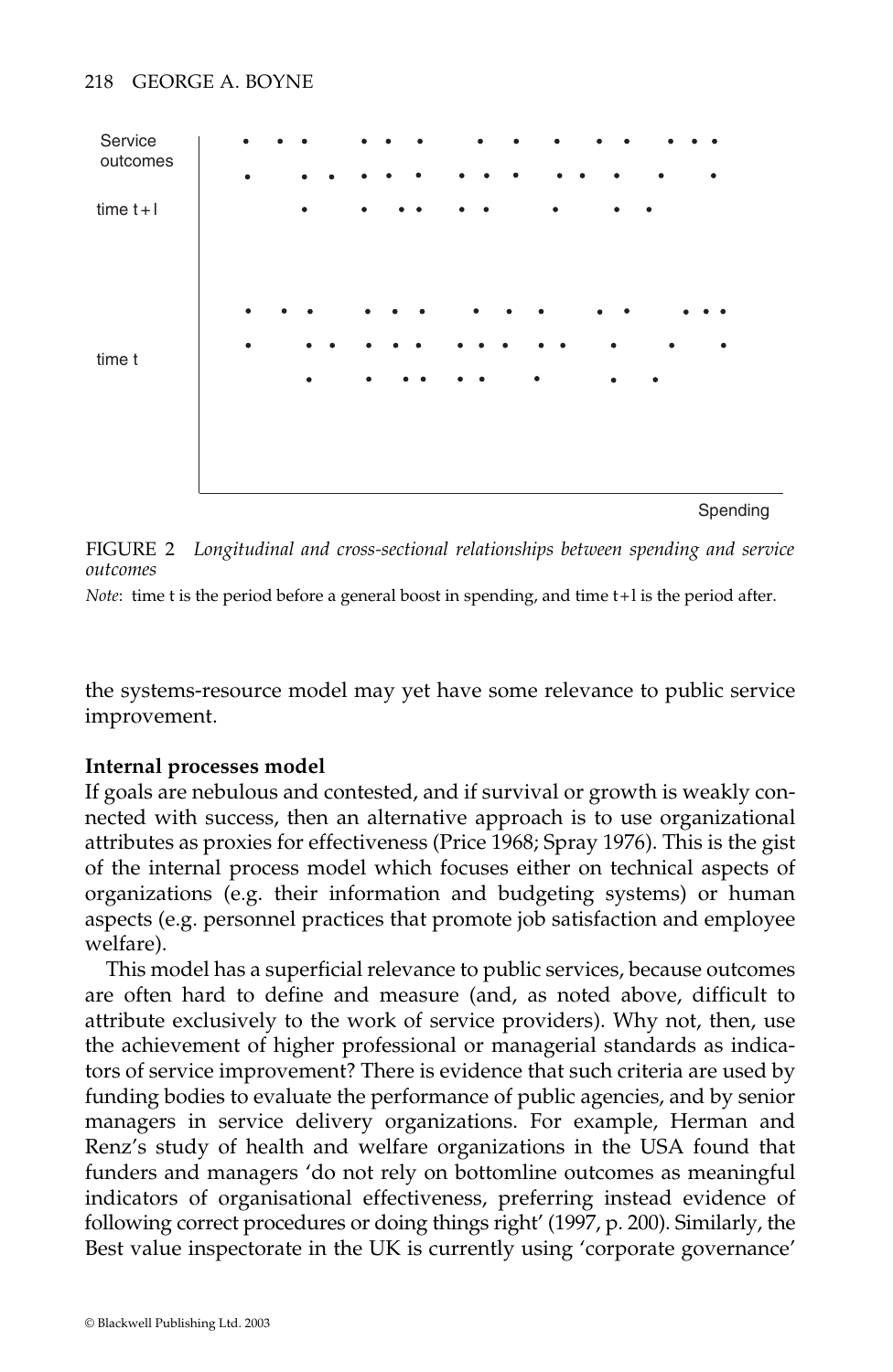criteria to assess whether services in English and Welsh local government are likely to improve (Audit Commission 2001).

The presumption in these cases is that particular sets of internal processes are strongly related to organizational performance. The problem is, however, that evidence to substantiate this view is not available. Thus, as with the systems resource model, *potential* antecedents of service improvement are being confused with improvement itself. Yet this conclusion may need to be qualified, at least as far as the 'human resources' version of the internal process model is concerned. A motivated and contented workforce may be regarded as crucial to public service improvement for two reasons. First, good human resource management may be a precondition of organizational success. Quite simply, improvement seems unlikely if public service staff are poorly trained and inadequately rewarded. Second, even if staff development and morale are not related to service standards, the welfare of the workforce may be regarded as an end in itself. After all, if the ultimate purpose of service improvement is to enhance human happiness, then job satisfaction in the public sector contributes to this. The trick, of course, is to find an appropriate balance between the interests of various internal and external stakeholders. This issue is explored further in the context of the multiple constituency model that is discussed later in the paper.

# **The competing values model**

This fourth perspective on organizational effectiveness is an attempt to synthesize elements of the three models that have already been discussed. The competing values model assumes that all organizations face contradictory criteria of performance (Quinn and Rohrbaugh 1981, 1983). Furthermore, these criteria can be mapped onto two dimensions that together yield four interpretations of effectiveness. The first dimension concerns the attitudes of key stakeholders towards control and flexibility: should organizational processes and performance targets be prescribed and monitored, or should managers be given discretion to develop strategies as they go along? The second dimension concerns the location of power over organizational activities: does this rest primarily inside or outside the organization?

These two dimensions are combined in the competing values framework to provide four 'ideal type' models of organizational effectiveness (see figure 3, below). The ideal types overlap closely with: (a) the goal model (focus on control, with goals in the competing values framework interpreted as externally imposed rather than internally selected); (b) the systems-resource model (emphasis on flexibility of response in order to obtain inputs from the external environment); and (c) two versions of the internal process model: technical processes (focus on control, combined with an assumption that information and budgeting systems are internally set), and human relations (internally selected to emphasize the development and welfare of staff).

The competing values model has been applied extensively in empirical research on organizational effectiveness (e.g. Kalliath *et al*. 1999; Rohrbaugh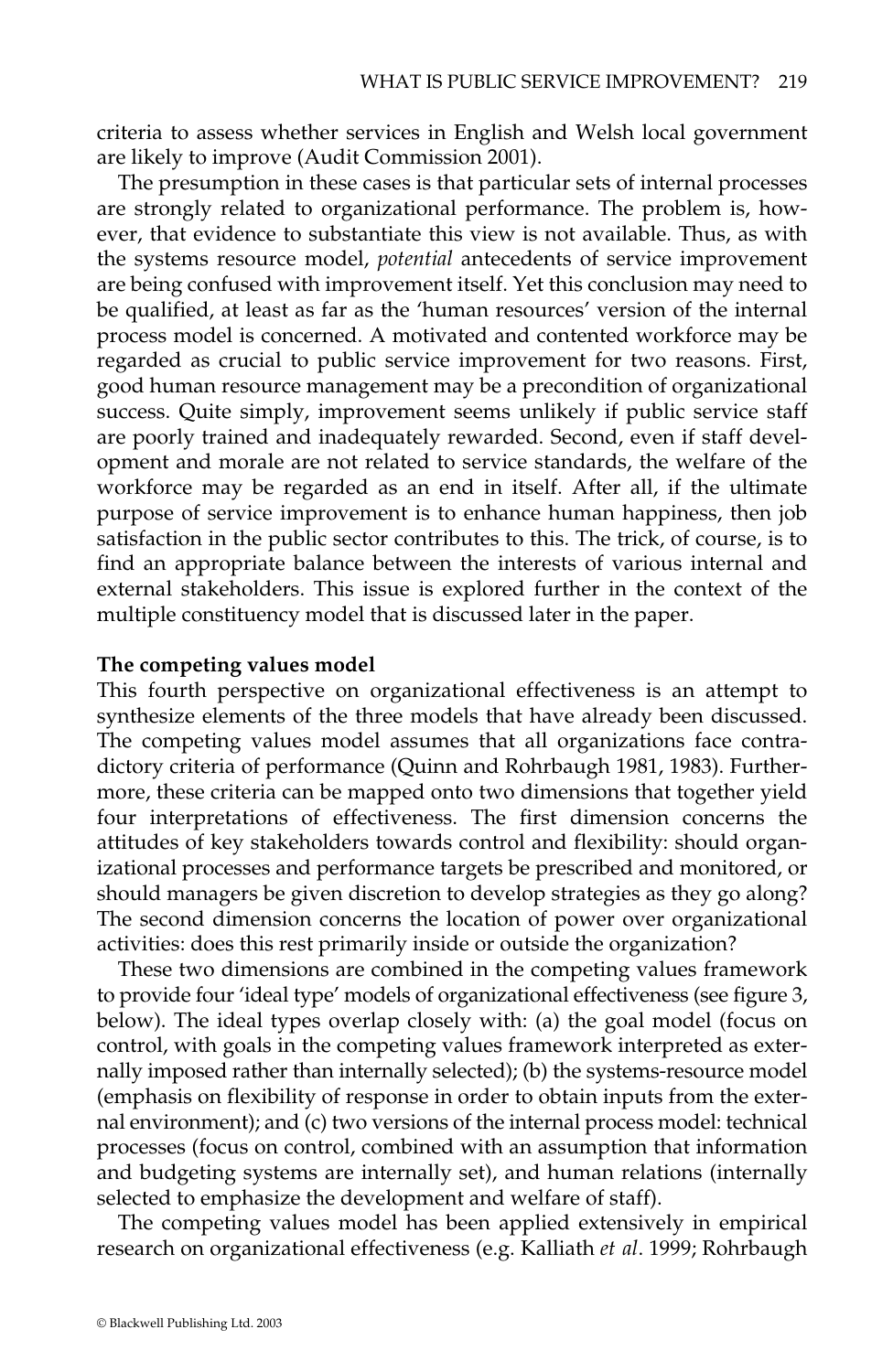1981). Many organizations have been mapped onto the 'control' and 'power' dimensions in order to evaluate their performance. The model's strongest contribution to an understanding of public service improvement is that the *contradictions* between different interpretations of effectiveness become explicit (e.g. the tension between lower cost and higher quality). This echoes the 'balanced scorecard' for measuring effectiveness which has been extensively used in the private sector (Kaplan and Norton 1996; Butler *et al*. 1997) and has more recently been imported into the public sector (Aidemork 2001; Talbot 1999). In particular, the competing values framework highlights that it is impossible for organizations to emphasize simultaneously control and flexibility, or to be responsive primarily to both internal and external stakeholders. Rather, movement into one box in figure 3 must be traded against movement out of another. Despite this, the framework does not really go beyond the models that it synthesizes. None of the problems with the separate models are resolved by combining them in this way.

# **The multiple constituency model**

This final model abandons the search for universal criteria of organizational effectiveness. The simplicity and order of the competing values framework is replaced by the complexity and mess of practical politics. The multiple constituency model assumes that the performance of all organizations is judged by a variety of internal and external groups (Cameron 1986; Connolly *et al*. 1980). Each of these groups uses different criteria to assess effectiveness. Even if all stakeholders use similar criteria, the relative weight that they attach to each one is likely to vary. Furthermore, the criteria and the weights shift over time as preferences change and as the balance of



FIGURE 3 *The competing values model*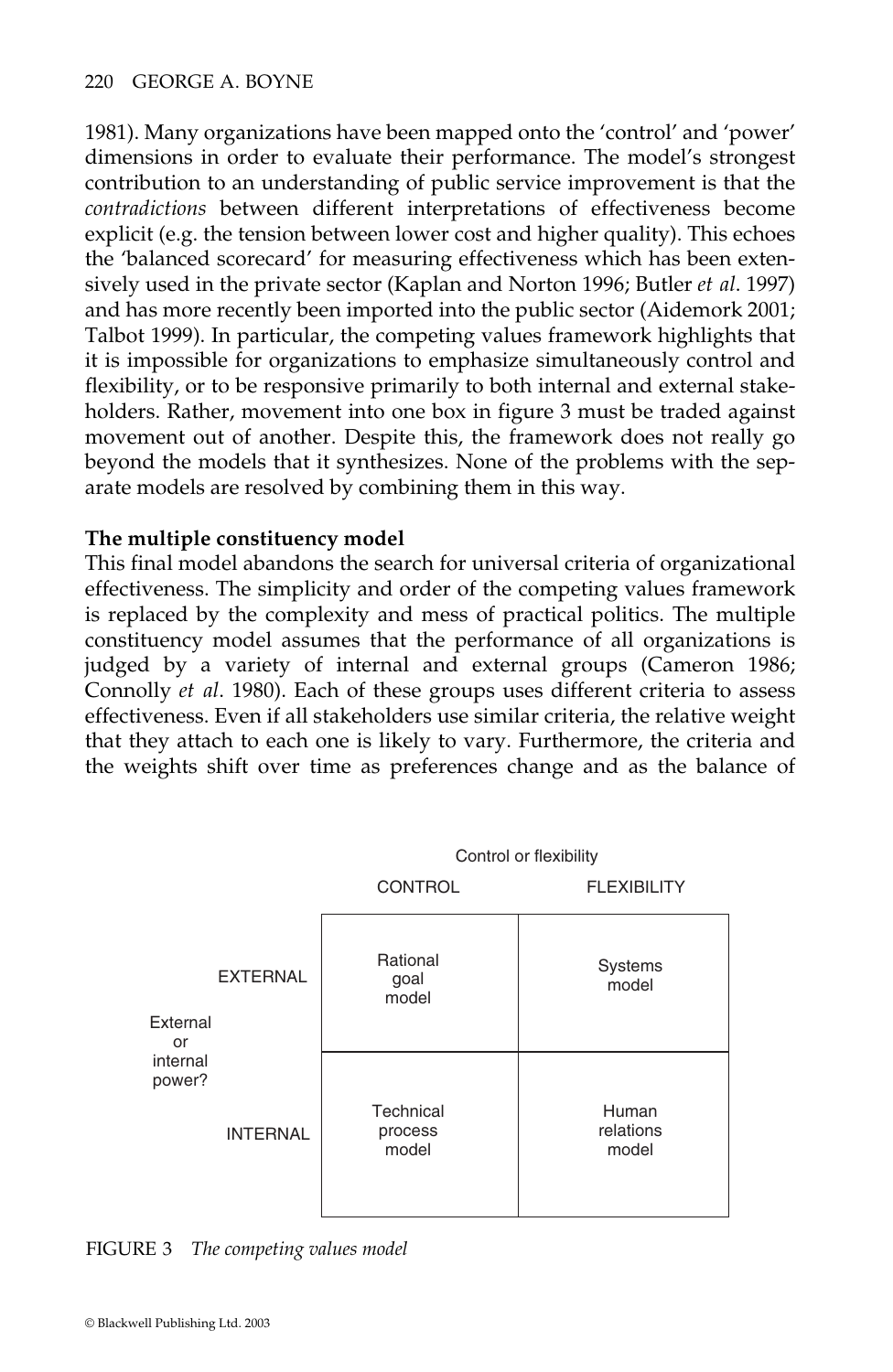power alters between groups. An organization is effective, then, to the extent that its multiple constituencies perceive it as effective (Zammuto 1984). To some extent, this view is consistent with the systems resource model. However, success is determined not by the ability to obtain technical inputs but by the ability to mobilize and maintain political support. Gaertner and Yamaran (1983, p. 97) argue that 'an effective organization is one that is able to fashion accounts of itself and its activities in ways which constituencies find acceptable'. Thus, the multiple constituency model emphasizes organizational image and legitimacy rather than substance and service delivery.

The implications for a definition of public service improvement are profound. The idea that there is a single set of performance goals that can be universally agreed must be abandoned. Instead, improvement is exposed as an arena for political struggle between different groups that are attempting to impose their preferred criteria of success or failure on public services.

This model of improvement poses conceptual and normative problems. First, it appears to be all process and no content: the multiple constituency models tell us *how* improvement is defined (by the outcome of a political contest between various stakeholders) but not *what* it is (except whatever the dominant groups say it is). Second, both the how and the what may be questionable from an ethical viewpoint: is the existing balance of power between groups in society appropriate? Are all constituencies equally able to articulate their preferred performance criteria? If not, who is to rebalance the interests of different groups? The best available answer to this last question in a democratic society may be 'the elected government', which implies that public service improvement is whatever political leaders says it is. What, then, if the government is unwilling or unable to pronounce on the meaning of improvement?

In this case the practical application of the multiple constituency model takes the definition of public service improvement squarely into the realms of political science and market research. An operationalization of the model would require the identification of the various constituencies that have an interest in service provision and an assessment of their relative power. Furthermore, it would be necessary to elicit their definitions of improvement and the intensity of their preferences. Even if all of these empirical research tasks could be accomplished, the multiple constituency model suggests that the views of different stakeholders may be irreconcilable. Thus it would be impossible to take the final step of identifying the combination of service standards that would best satisfy net preferences across all constituencies. In other words, the content of public service improvement would remain indefinable.

### **TOWARDS A DEFINITION OF PUBLIC SERVICE IMPROVEMENT**

The five models of organizational effectiveness provide different sets of criteria for defining public service improvement. The goal model emphasizes changes in the substantive standards of services; the system-resource model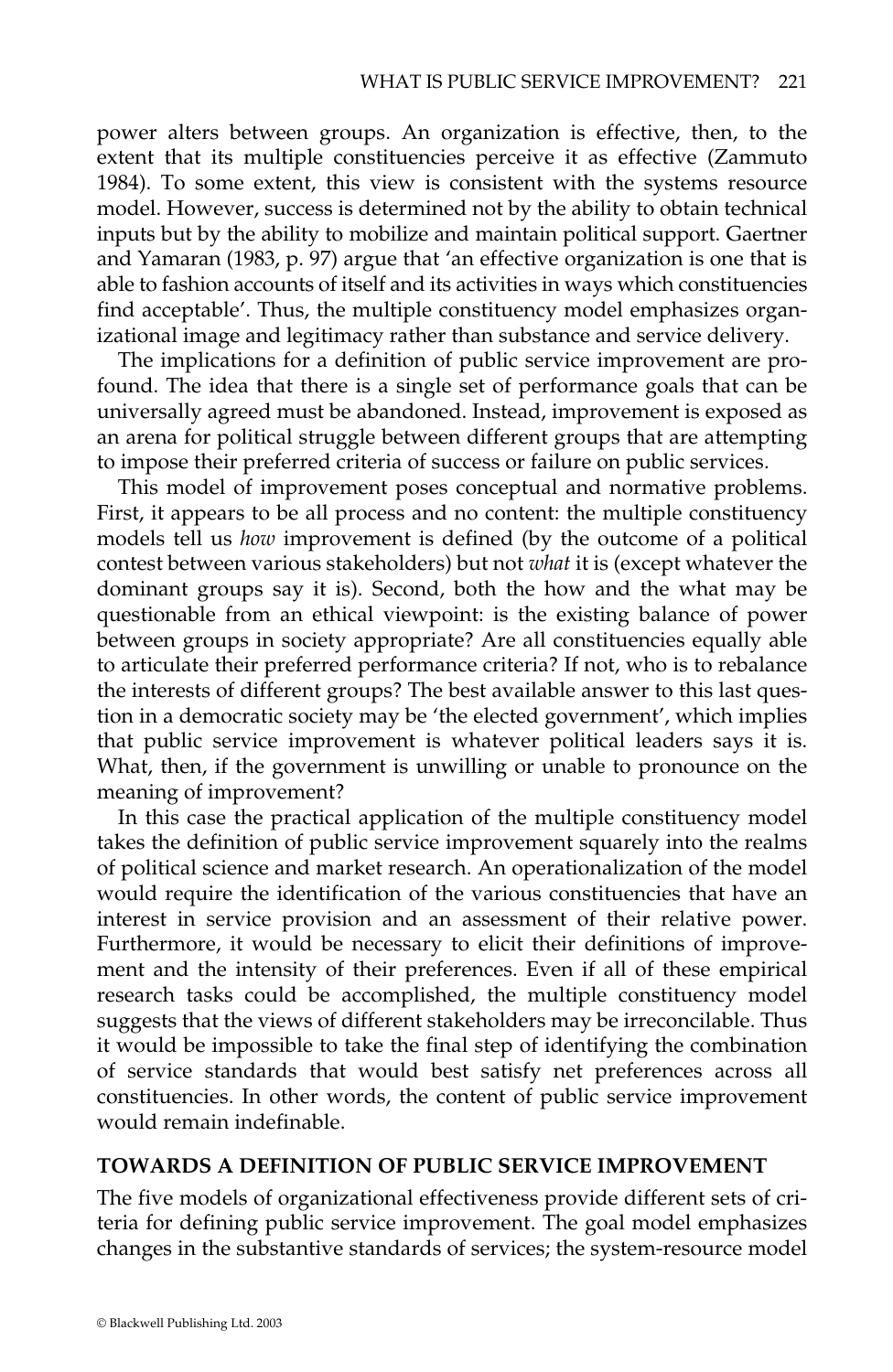focuses on the capacity of service providers to acquire technical inputs from their environment; the internal processes model suggests that most attention should be paid to how such inputs are used within organizations; the competing values model attempts to combine all of these perspectives into a universally applicable set of evaluative criteria; and the multiple constituency model implies that improvement exists only in the eyes of organizational stakeholders.

The preceding analysis of these models suggests that three are seriously deficient as a basis for defining public service improvement. Both the systems-resource model and the internal process model are largely concerned with potential sources of improvement rather than improvement itself. It is possible that more resources and better internal processes are correlated with improvement. Nevertheless, these variables are, at best, rough proxies for higher service standards rather than direct measures of this concept. Moreover, the components of these models are themselves vague. Which resources are most critical to improvement? What counts as 'good' internal processes? Which budgetary and information systems or styles of human resource management are most likely to lead to better services? A substantial research effort is required to answer these questions, and thereby to test the usefulness of the systems-resource and the internal process models. The competing values approach is also weak because it draws substantially on these two models. Moreover, its implicit claim that a universal set of dimensions can be used to map service improvement seems unduly grand and apolitical.

By contrast, a combination of the remaining two models is a positive basis for defining and measuring public service improvement. The strength of the goal model is that it emphasizes the *content* of improvement. Service standards have tangible elements (e.g. speed, quality, reliability) that are likely to be valued by all stakeholders, even if they disagree about the weights that should be attached to them. This 'realist' view of social phenomena (Sayer 1984; Pawson 1989) compensates for the weakness of the multiple constituency model which assumes that improvement consists only of the subjective impressions of powerful stakeholders. In effect, the goal model pulls the multiple constituency model back from the brink of the postmodernist morass of extreme relativism. The strength of the multiple constituency model is the recognition that concepts of improvement are political rather than technical. The model illuminates the *process* by which improvement is defined, rather than the content of the definition. This effectively compensates for the weakness of the goal model which neglects the origins of public service performance criteria.

This is not to argue that the two models can be smoothly and easily integrated in their conventional form. The goal model needs to be modified to reflect the existence of multiple perspectives on the content of public service improvement. In short, the traditional view that a small and consensual set of performance criteria can be used to judge the success of public organizations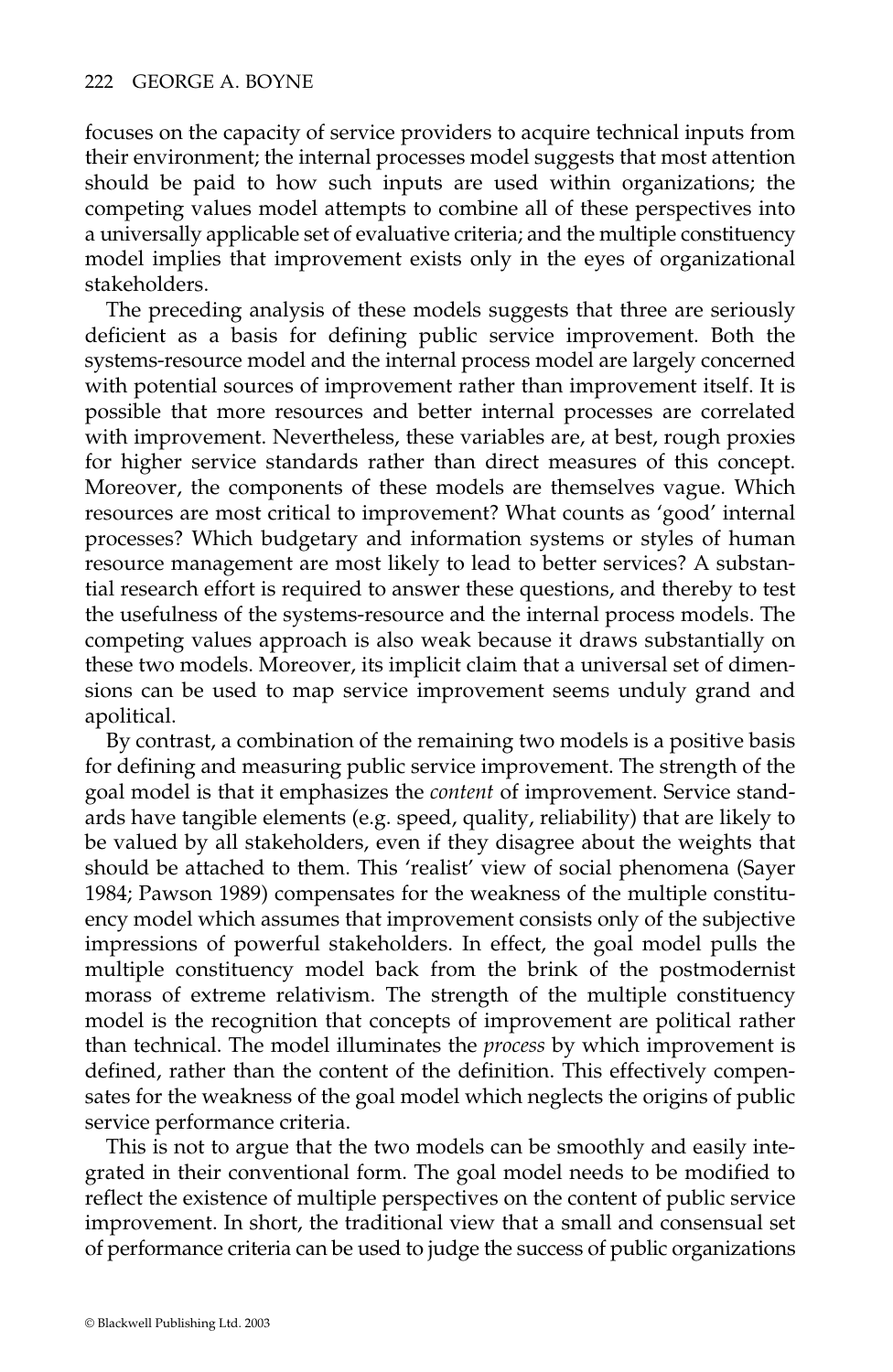must be sacrificed. Similarly, an amended version of the multiple constituency model needs to accept that some agreement is possible on whether specific dimensions of public services have improved or deteriorated, even when different stakeholders disagree about the weight to be attached to the dimensions. If a 'pure' version of either model is retained, then they cannot be blended successfully to produce a meaningful interpretation of public service improvement.

Taken together, the goal and multiple constituency models imply that a working definition of improvement must incorporate both the substance of organizational achievements, and the inherently political nature of judgements on success or failure. Thus public service improvement can be defined formally but provisionally as *a closer correspondence between perceptions of actual and desired standards of public services*. This is a working definition in the sense that it provides a first rather than a last word on this issue, and sets a direction for further inquiry. The main research questions posed by this definition include the following:

- what criteria are used by different stakeholders to judge the standards of public services, and how are the criteria selected?
- how much consensus is there on these criteria, and on their relative importance? For example, how do preferences vary by income, gender, age, ethnicity and geographical areas?
- how are actual and desired levels of performance on these criteria identified, and by whom?
- to what extent is improvement a result of a rise in actual, or a fall in desired, service standards? In other words, can perceptions of improvement be managed by lowering the expectations of stakeholders as well as raising the performance of service providers?
- how closely are perceptions of improvement related to movements in 'objective' indicators? For example, are changes in Best Value performance indicators for English local authorities positively correlated with movements in public satisfaction with local services?

An additional complication in the analysis of improvement is that judgements on success or failure are likely to vary with the circumstances of service provision. In other words, operational definitions of service improvement will be contingent rather than universal. Contingencies such as the age of organizations and the characteristics of their environments have been identified in the effectiveness literature (Quinn and Cameron 1983). Judgements on public service improvement also need to take a variety of circumstances into account. For example, organizations may find it easier to achieve a given improvement in performance if they are starting from a low base. Moreover, improvement on one criterion of performance may be contingent on deterioration on another. For example, innovation, which may be necessary for long-term success, may require a substantial level of slack resources. The latter, however, may show up as inefficiency in the short term. An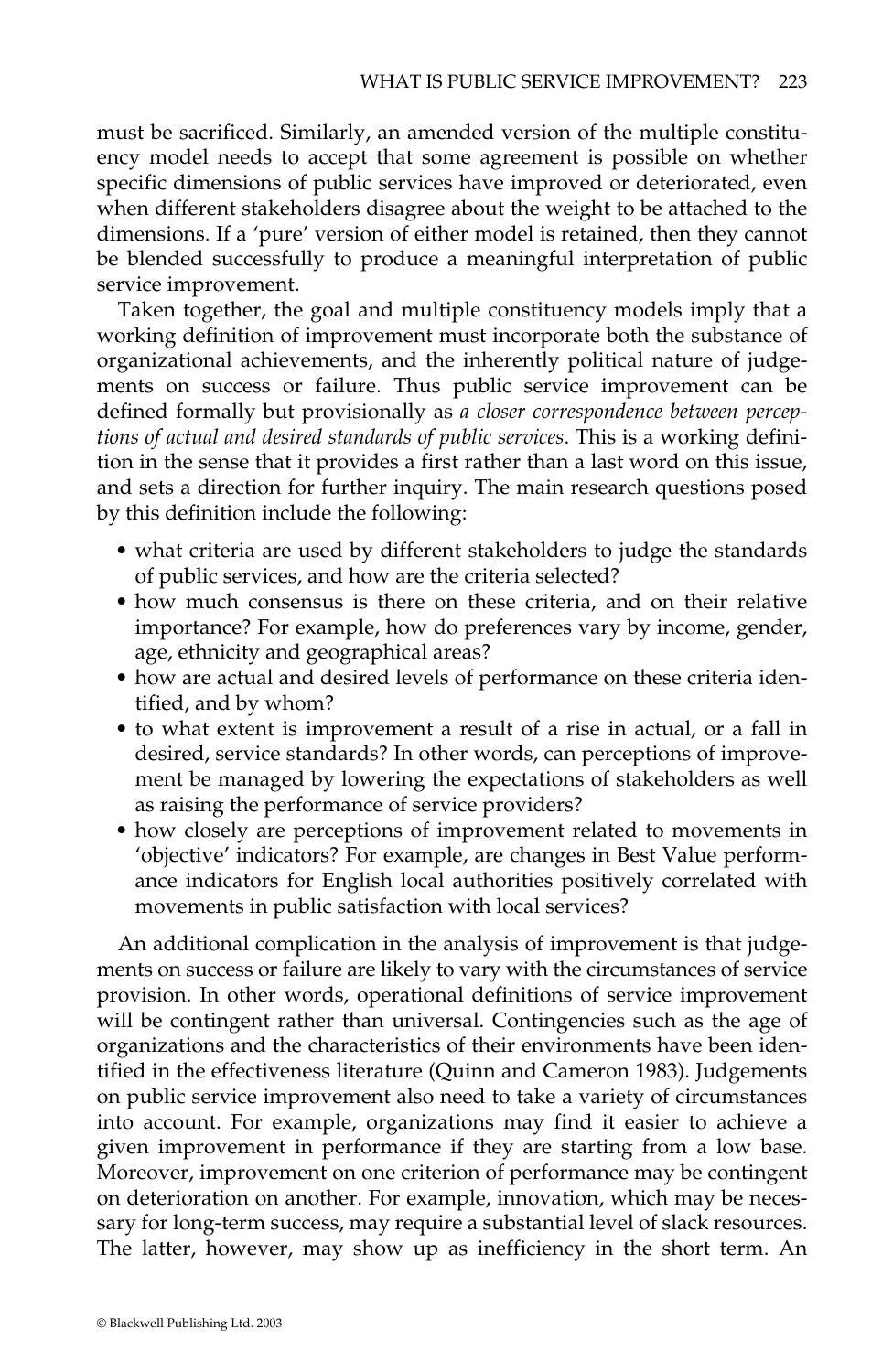environmental contingency is that higher service standards may be attained more easily by organizations that face favourable socio-economic circumstances. Evaluations of the extent of improvement need to take such contingencies into account, especially if rewards and sanctions are allocated selectively between 'high performing' and 'failing' organizations, which is the current policy of central government in England for health authorities and local councils.

#### **CONCLUSIONS**

Public service improvement is an idea whose time has come. Indeed, it now seems remarkable that this topic has taken so long to emerge at the top of policy and academic agendas. What issue could be more central to the work of policy makers, and to research in public policy and management? Suddenly, it seems, central government is looking to the academic community in the UK and elsewhere to shed light on the determinants of improvement. However, there is little evidence that can illuminate the government's quest for better public services (Boyne 2003; Rainey and Steinbauer 1999). Academic researchers remain largely at the stage of clarifying the questions rather than providing empirical answers.

One of these questions, and perhaps the most fundamental, is 'what is public service improvement'? In this paper, five conceptual models that are relevant to this issue have been explored, and their strengths and weaknesses evaluated. Two perspectives on organizational effectiveness, the goal and multiple constituency models, can be combined to provide useful insights on the meaning of public service improvement. Taken together, they imply that improvement can be assessed on the basis of a variety of substantive criteria, but that these criteria (and the relative weights attached to them) vary across stakeholders and over time. Moreover, judgements on the extent of success or failure vary with the internal and external contexts of organizations that provide public services. Thus definitions and measures of improvement are not technical and universal but politically constructed and contingent on a variety of circumstances.

An implication for academic researchers is that the dimensions of improvement need to be more clearly and comprehensively theorized, in ways that go beyond notions of 'economy-efficiency-effectiveness' and 'inputsoutputs-outcomes' (Boyne 2002). Furthermore, the practical relevance of these conceptual dimensions needs to be checked against the views of the multiple constituencies who judge the standards of public services. How are the dimensions of improvement related to each other in practice, and how (and why) do these relationships vary across stakeholder groups? Answers to such questions may be a precondition of building realistic models of the antecedents of improvement.

A synthesis of the goal and multiple constituency models also contains important messages for policy makers. In particular, improvement is not a single phenomenon with a uniform interpretation. Accordingly, an attempt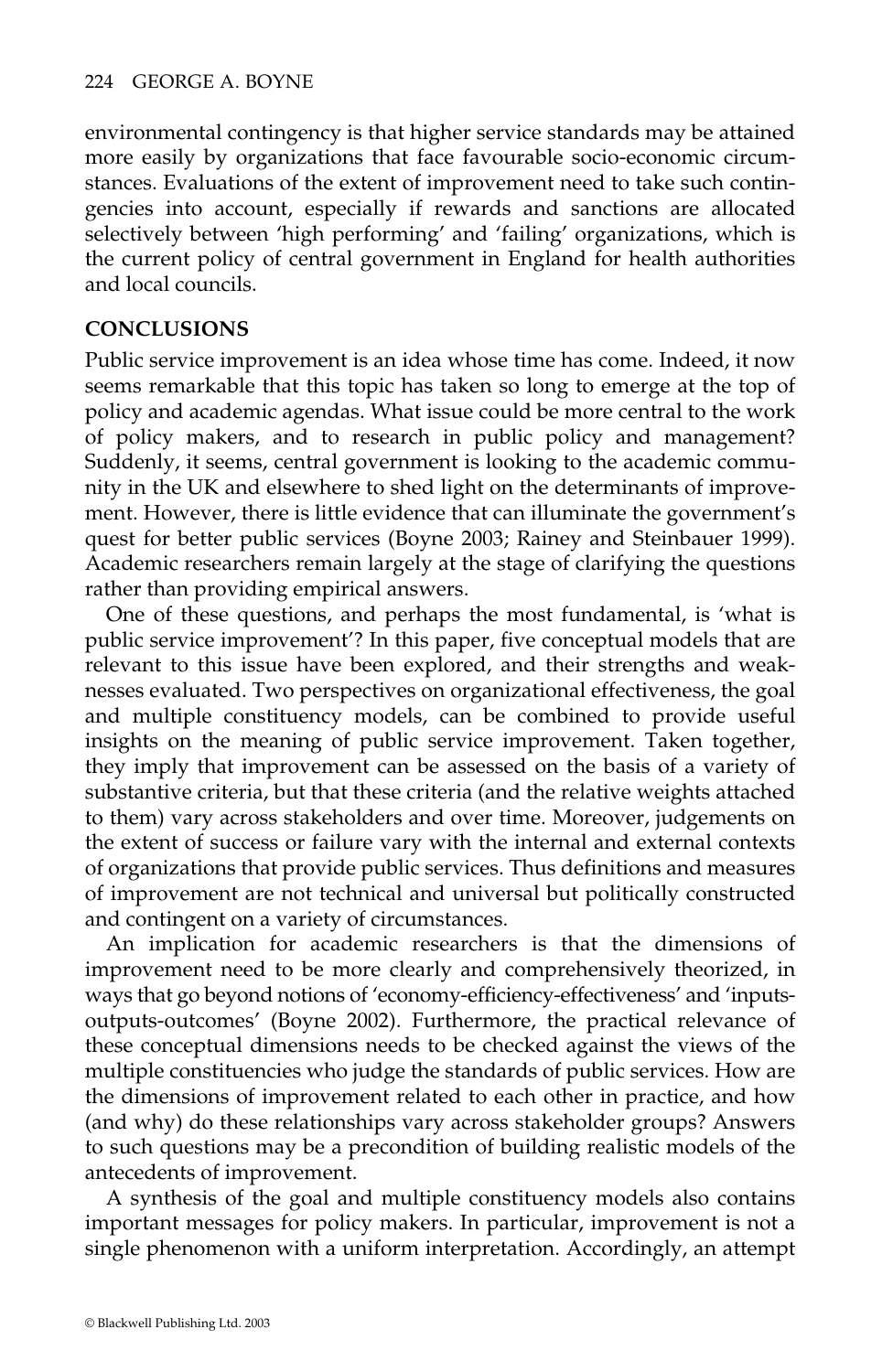to pursue a narrow set of goals (even if these are accompanied by a wide collection of performance indicators) may result in a huge welfare loss for many stakeholder groups. An implication is that a programme of improvement needs to be matched to the plurality and diversity of public preferences, which raises the thorny old issue of the appropriate balance between national frameworks and local discretion. This remains unresolved but needs to be reconsidered afresh in the contemporary context of promoting better public services.

Finally, public service improvement may slip down the policy agenda, as it is either partly accomplished or overtaken by other domestic and foreign policy issues. However, academics should make a sustained attempt to analyse the nature and determinants of improvement, not only because these are inherently interesting intellectual puzzles, but also to be better equipped to contribute to policy debates the next time round. For the present, it is worth emphasizing to national policy makers that you can (temporarily) take improvement out of politics, but you can't take politics out of improvement.

#### **REFERENCES**

- Aidemark, L. 2001. 'The meaning of balanced scorecards In health care organizations', *Financial Accountability and Management*, 17, 23–40.
- Audit Commission. 2001. *Changing gear*. London: Audit Commission.
- Boyne, G.A. 1998. *Public choice theory and local government*. London: Macmillan.
- Boyne, G.A. 2002. 'Concepts and indicators of local authority performance: a review of the statutory frameworks in England and Wales', *Public Money and Management*, 22, 17–24.
- Boyne, G.A. 2003. 'Sources of public service improvement: a critical review and research agenda', *Journal of Public Administration Research and Theory*, forthcoming.
- Boyne, G.A., C. Farrell, J. Law *et al*. 2003. *Evaluating public management reforms: principles and practice*. Buckingham: Open University Press.
- Butler, A., S. Letza and B. Neale. 1997. 'Linking the balanced scorecard to strategy', *Long Range Planning*, 30, 242–53.
- Cameron, K. 1986. 'Effectiveness as paradox: consensus and conflict in perceptions of organizational effectiveness', *Management Science*, 32, 539–53.
- Cameron, K. and D. Whetten. 1996. 'Organizational effectiveness and quality: the second generation', in J. Smart (ed.), *Higher education handbook of theory and research*. New York: Agathon Press.
- Connolly, T.E. Conlon and S. Deutsch. 1980. 'Organizational effectiveness: a multiple constituency approach', *Academy of Management Review*, 5, 211–17.
- Cummings, L. 1977. 'Emergence of the instrumental organization', in P. Goodman and J. Pennings (eds), *New perspectives on organizational effectiveness*. San Francisco: Jossey-Bass.

Cunningham, J. 1978. 'A system-resource approach for evaluating organizational effectiveness', *Human Relations*, 31, 631–56.

Cutler, B. and B. Waine. 1997. *Managing the welfare state*. Oxford: Berg.

- Commission for Health Improvement. 2001. *Corporate plan, 2001–2004*. London: Commission for Health Improvement.
- Dean, G. and K. Peroff. 1977. 'The spending-service cliché: an empirical evaluation', *American Politics Quarterly*, 5, 501–16.
- Gaertner, G. and S. Ramayaran. 1983. 'Organizational effectiveness: an alternative perspective', *Academy of Management Review*, 8, 97–107.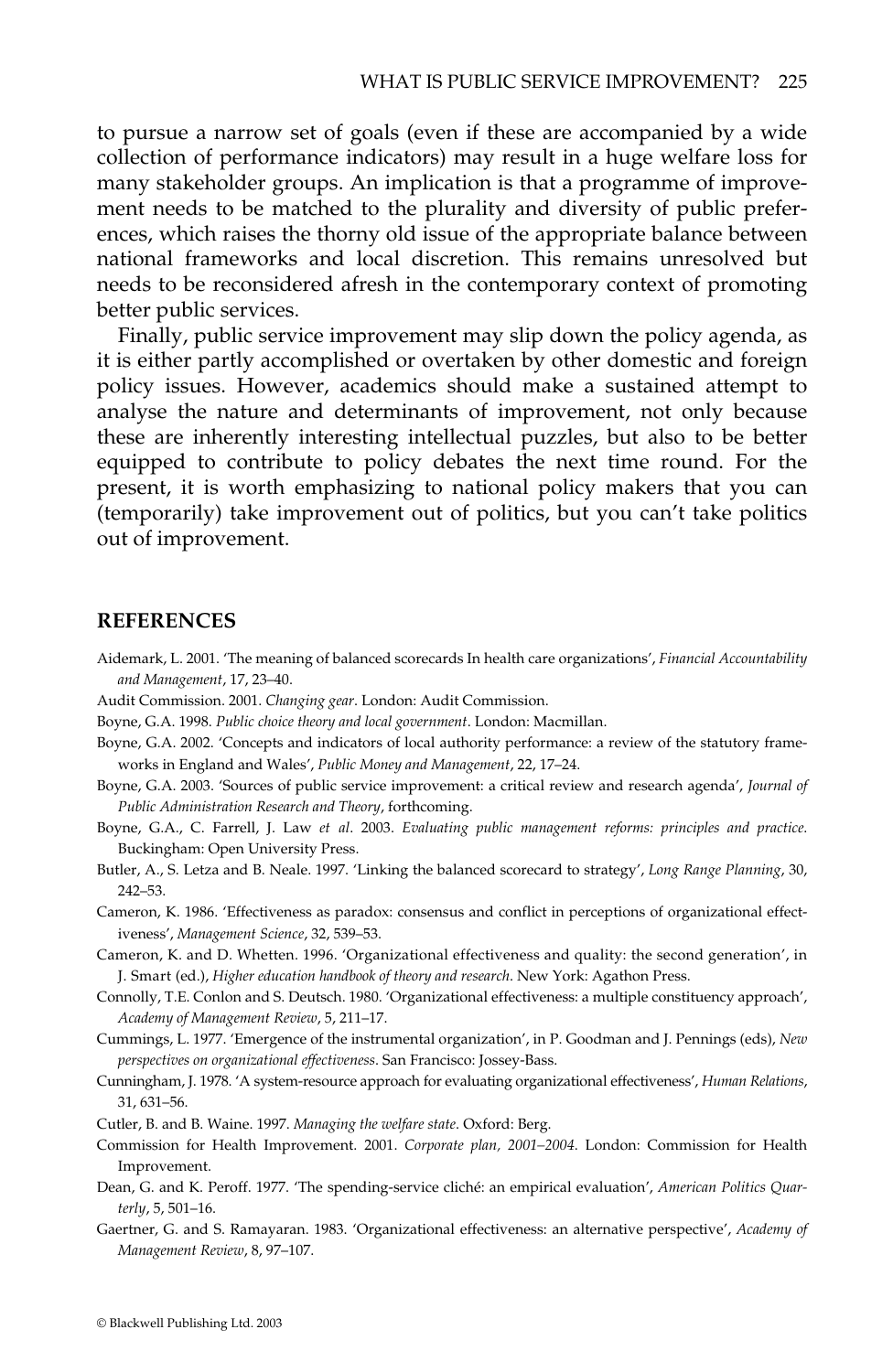#### 226 GEORGE A. BOYNE

Hall, R. 1987. *Organizations: structures, processes and outcomes*. Englewood Cliffs, NJ: Prentice Hall.

Heffron, F. 1989. *Organization theory and public organizations*. Englewood Cliffs, NJ: Prentice Hall.

- Herman, D. and D. Renz. 1997. 'Multiple constituencies and the the social construction of nonprofit organisation effectiveness', *Nonprofit and Voluntary Sector Quarterly*, 26, 185–206.
- Hinkley, K. and J. Marquette. 1983. 'Views through a kaleidoscope: the dimensions of state welfare policy measures', *Western Political Quarterly*, 36, 466–78.
- Kalliath, T., A. Bluedorn and D. Gillespie. 1999. 'A confirmatory factor analysis of the competing values instrument', *Educational and Psychological Measurement*, 59, 143–58.
- Kaplan, R. and D. Norton. 1996. 'Linking the balanced scorecard to strategy', *California Management Review*, 39, 1, 53–74.
- Keeley, M. 1978. 'A social justice approach to organizational evaluation', *Administrative Science Quarterly*, 23, 272–92.
- Kerr, S. 1975. 'On the folly of rewarding A while hoping for B', *Academy of Management Journal*, 18, 769–83.

Lindblom, C. 1959. 'The science of muddling through', *Public Administration Review*, 39, 517–26.

- Le Grand, J. 1991. *Equity and choice: an essay in economics and applied philosophy*. London: Harper Collins.
- Maynard-Moody, S. and C. McClintock. 1987. 'Weeding an old garden: toward a new understanding of organisational goals', *Administration and Society*, 19, 125–42.
- Meier, K., R. Wrinkle and J. Polinard. 1999. 'Equity versus excellence in organizations', *American Review of Public Administration*, 29, 5–18.
- Meyer M. and L. Zucker. 1989. *Permanently failing organizations*. London: Sage.
- Mohr, L. 1973. 'On the concept of organizational goal', *American Political Science Review*, 67, 470–81.
- Molnar, J. and D. Rogers. 1976. 'Organizational effectiveness: an empirical comparison of the goal and system resource approaches', *Sociological Quarterly*, 17, 401–13.
- National Assembly For Wales. 2001. *Wales programme for improvement: guidance for local authorities*. Cardiff: National Assembly For Wales.
- Newman, J. 2001. 'What counts is what works? Constructing evaluations of market mechanisms', *Public Administration*, 79, 89–103.
- O'Leary, B. 1987. 'Why was the GLC abolished?', *International Journal of Urban and Regional Research*, 11, 193–217.
- Pawson, R. 1989. *A measure for measures*. London: Routledge.
- Perrow, C. 1961. 'The analysis of goals in complex organisations', *American Sociological Review*, 26, 854–866.

Pollitt, C. 1995. 'Justification by works or faith', *Evaluation*, 1, 13–35.

- Pollitt, C. and C. Bouckaert. 2000. *Public management reform*. Oxford: Oxford University Press.
- Powell, M. 1997. *Evaluating the National Health Service*. Buckingham: Open University Press.
- Price, J. 1968. *Organizational effectiveness*. Homewood, IL: Richard D. Irwin.
- Provan, K. and B. Milward. 1995. 'A preliminary theory of interorganizational network effectiveness: a comparative study of four community mental health systems', *Administrative Science Quarterly*, 40, 1–33.
- Provan, K. and B. Milward. 2001. 'Do networks really work? a framework for evaluating public sector organisational networks', *Public Administration Review*, 61, 414–23.
- Quinn, R. and K. Cameron. 1983. 'Organizational life cycles and shifting criteria of effectiveness: some preliminary evidence', *Management Science*, 29, 33–51.
- Quinn, R. and J. Rohrbaugh. 1981. 'A competing values approach to organizational effectiveness', *Public Productivity Review*, 5, 122–40.
- Quinn, R. and J. Rohrbaugh. 1983. 'A spatial model of effectiveness criteria: towards a competing values approach to organizational analysis', *Management Science*, 29, 363–77.
- Rainey, H. 1997. *Understanding and managing public organizations*. San Francisco: Jossey-Bass.
- Rainey, H. and P. Steinbauer. 1999. 'Galloping elephants: developing elements of a theory of effective government organizations', *Journal of Public Administration Research and Theory*, 9, 1–32.
- Rhodes, R. 1996. 'The new governance: governing without government', *Political Studies*, 44, 652–67.
- Rohrbaugh, J. 1981. 'Operationalizing the competing values approach: measuring performance in the employment service', *Public Productivity Review*, 5, 141–59.
- Sayer, A. 1984. *Method in social science: a realist approach*. London: Hutchinson.
- Self, P. 1993. *Government by the market?* London: Macmillan.